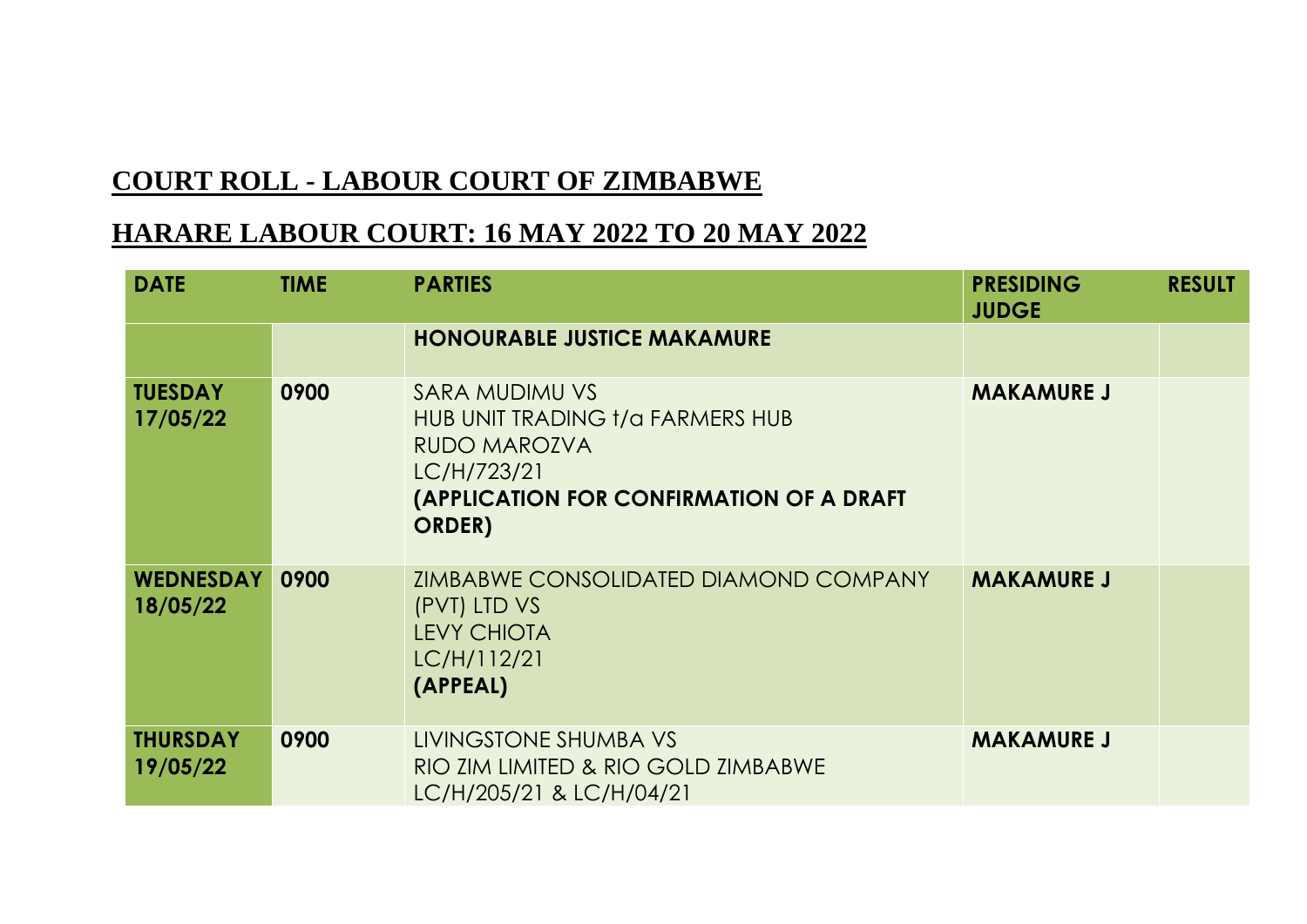|                              |      | <b>HONOURABLE JUSTICE HOVE</b>                                                                                                       |               |  |
|------------------------------|------|--------------------------------------------------------------------------------------------------------------------------------------|---------------|--|
| <b>MONDAY</b><br>16/05/22    | 1030 | <b>TAFADZWA BANGAMUSEVE VS</b><br><b>FIRST PLASTICS (PVT) LTD</b><br>LC/H/475/21<br>(APPEAL)                                         | <b>HOVE J</b> |  |
| <b>TUESDAY</b><br>17/05/22   | 1000 | <b>OBERT MANYAME VS</b><br><b>ZIMBABWE NATIONAL STATISTICS AGENCY</b><br><b>MINISTER OF FINANCE</b><br>LC/H/334/21<br>(APPEAL)       | <b>HOVE J</b> |  |
| <b>TUESDAY</b><br>17/05/22   | 1100 | FARAI MUTOWEMBWA & 21 OTHERS VS<br>STEWARD BANK LTD<br><b>MINISTER OF LABOUR</b><br>LC/H/605/21<br>(APPLICATION FOR LEAVE TO APPEAL) | <b>HOVE J</b> |  |
| <b>WEDNESDAY</b><br>18/05/22 | 1000 | <b>FORTUNE GOTORA VS</b><br><b>RUSAPE TOWN COUNCIL</b><br><b>ALBERT NJOBO</b><br>LC/H/LRA/460/17<br>(APPLICATION FOR CONFIRMATION)   | <b>HOVE J</b> |  |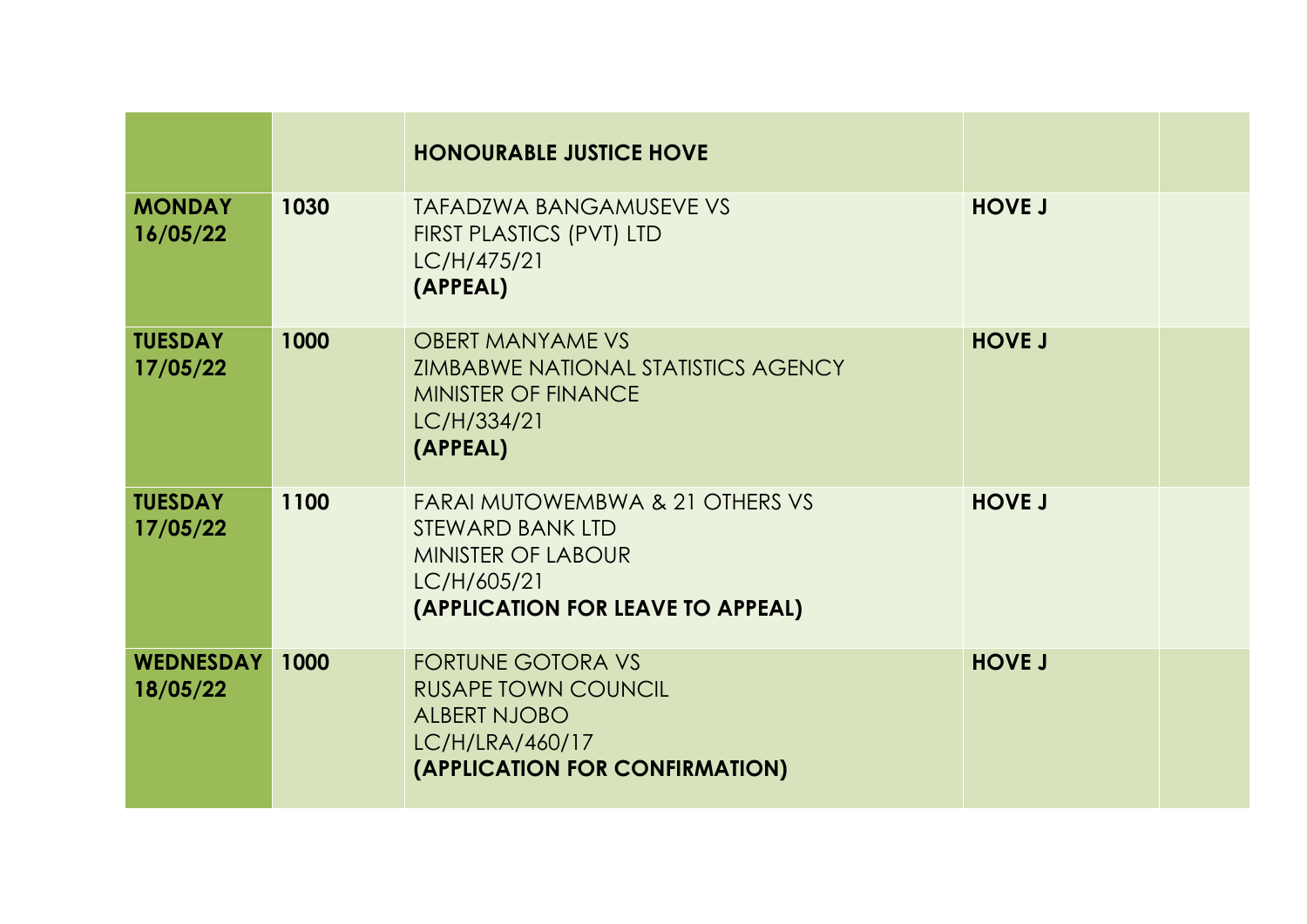| <b>WEDNESDAY</b><br>18/05/22 | 1100 | <b>MUSODZA BLESSING VS</b><br><b>HWEDZA RDC</b><br><b>JOHN KUNDEYA</b><br>LC/H/634/21<br>(APPLICATION FOR CONFIRMATION)                      | <b>HOVE J</b>     |  |
|------------------------------|------|----------------------------------------------------------------------------------------------------------------------------------------------|-------------------|--|
| <b>THURSDAY</b><br>19/05/22  | 1000 | <b>BLUE RIBBON FOODS LTD VS</b><br><b>GODFREY TSATSA &amp; 11 OTHERS</b><br>LC/H/544/21<br>(APPLICATION FOR LEAVE TO APPEAL)                 | <b>HOVE J</b>     |  |
|                              |      |                                                                                                                                              |                   |  |
|                              |      | <b>HONOURABLE JUSTICE MUSARIRI</b>                                                                                                           |                   |  |
| <b>MONDAY</b><br>16/05/22    | 1000 | WILLIAM CHIZHENGENI VS GAIN CASH & CARRY MUSARIRIJ<br>(PVT) LTD LC/H/404/21 (ORDER)                                                          |                   |  |
| <b>MONDAY</b><br>16/05/22    | 1130 | <b>GILBERT MUSHURE VS NEC FOR TRANSPORT INDUSTRY</b><br>LC/H/63/22 (APPEAL)                                                                  | <b>MUSARIRI J</b> |  |
| <b>TUESDAY</b><br>17/05/22   | 1000 | JULY CHIMUTSANYA VS TONDERAI MUTSAGO N.O. & MUSARIRI J<br><b>ZIMBABWE HUMAN RIGHTS ASSOCIATION</b><br>(CONDONATION OF LATE NOTING OF REVIEW) |                   |  |
| <b>WEDNESDAY</b><br>18/05/22 | 1000 | KUNYETI VS NEC FOR WELFARE & MUSARIRIJ<br><b>BAISON</b><br>EDUCATIONAL INSTITUTIONS APPEALS COMMITTEE &                                      |                   |  |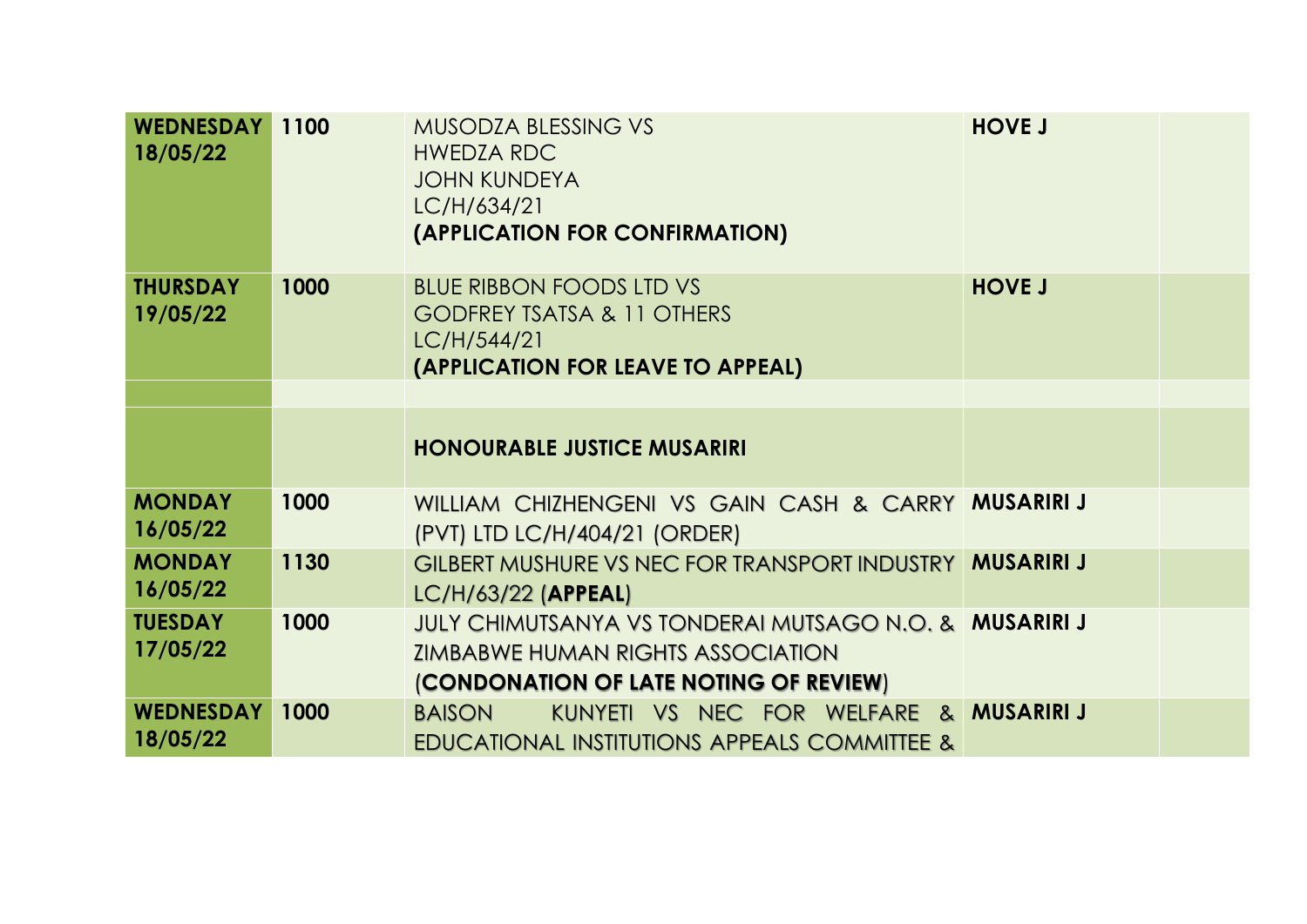|                             |      | WESTRIDGE PRIMARY<br>SCHOOL LC/H/192/22                                                                         |                   |  |
|-----------------------------|------|-----------------------------------------------------------------------------------------------------------------|-------------------|--|
|                             |      | (CONDONATION OF LATE NOTING OF REVIEW)                                                                          |                   |  |
| <b>THURSDAY</b>             | 1000 | DELTA BEVERAGES (PVT) LTD VS ROY MUCHEMWA                                                                       | <b>MUSARIRI J</b> |  |
| 19/05/22                    |      | LC/H/602/21 (LEAVE TO APPEAL TO SUPREME COURT)                                                                  |                   |  |
| <b>THURSDAY</b><br>19/05/22 | 1130 | <b>TIKO CHANDIGERE VS CARGO CARRIER VS</b><br>INTERNATIONAL HAULIERS (PVT) LTD LC/H/177/22<br>(LEAVE TO APPEAL) | <b>MUSARIRI J</b> |  |
|                             |      |                                                                                                                 |                   |  |
|                             |      | <b>HONOURABLE JUSTICE CHIVIZHE</b>                                                                              |                   |  |
| <b>MONDAY</b><br>16/05/2020 | 0900 | RAPHAEL RUPERE VS ZETDC LC/H/472/21<br>(APPEAL)                                                                 | <b>CHIVIZHE J</b> |  |
| <b>TUESDAY</b><br>17/05/22  | 1000 | <b>ABIGAIL MHLANGA VS</b><br><b>SCILLATION (PVT) LTD</b><br>LC/H/APP/29/21<br>(QUANTIFICATION)                  | <b>CHIVIZHE J</b> |  |
| <b>TUESDAY</b><br>17/05/22  | 1100 | CANTERBURY MINING (PVT) LTD VS<br>T. CHITSA & 42 OTHERS<br>LC/H/409/21<br>(APPEAL)                              | <b>CHIVIZHE J</b> |  |
| <b>WEDNESDAY</b>            | 1000 | S. CHIPOPE & 2 OTHERS VS                                                                                        | <b>CHIVIZHE J</b> |  |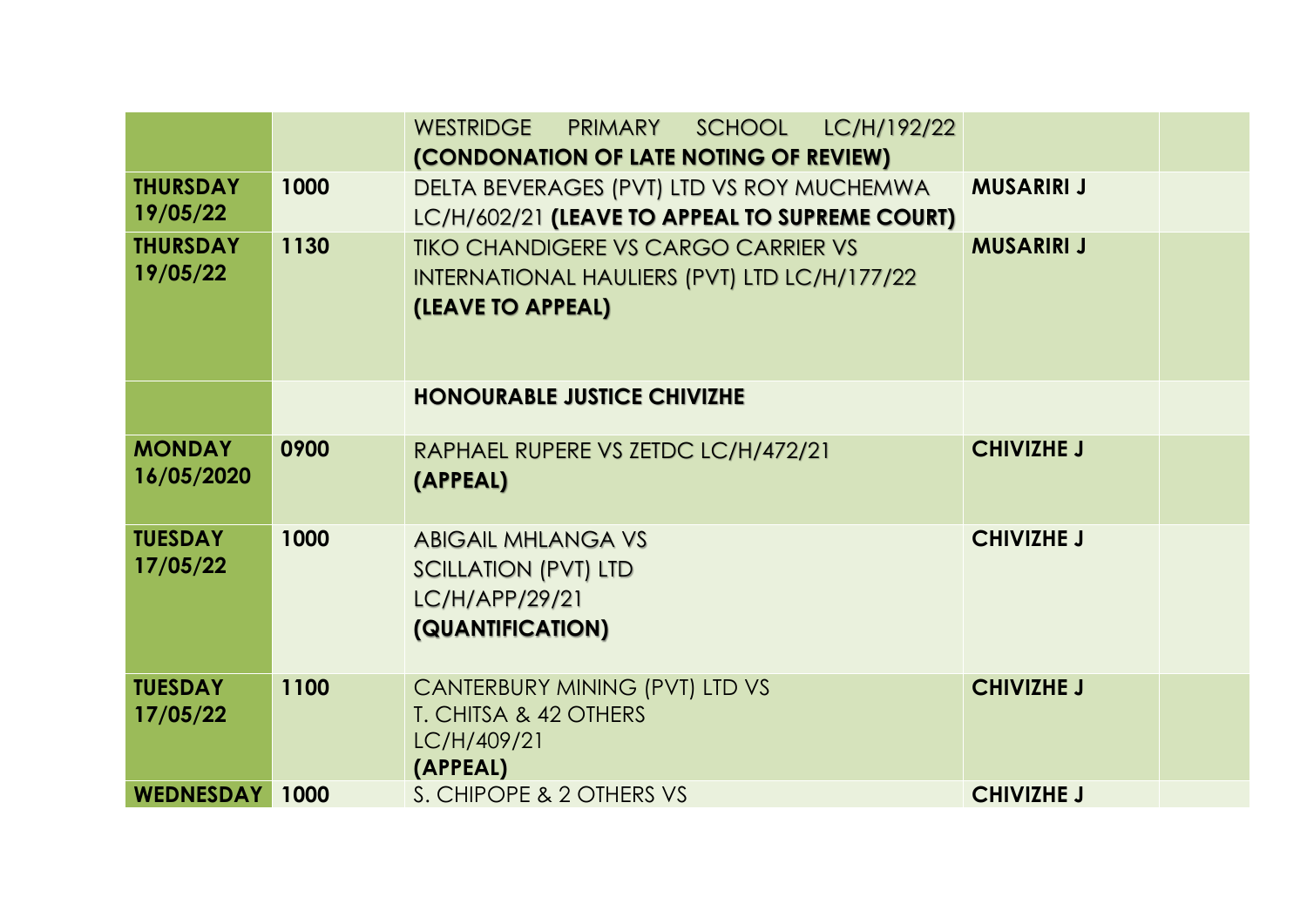| 18/05/22                     |      | CATHOLIC CHURCH (MARTINDALE PRIMARY<br>SCHOOL)<br>C. MHARIWA<br>LC/H/687/21<br><b>(APPLICATION FOR CONDONATION FOR LATE</b><br><b>NOTING OF APPEAL)</b> |                                         |  |
|------------------------------|------|---------------------------------------------------------------------------------------------------------------------------------------------------------|-----------------------------------------|--|
| <b>WEDNESDAY</b><br>18/05/22 | 1100 | <b>ALOIS TOGAREPI VS</b><br>MINISTER OF TRANSPORT & INFRASTRUCTURAL<br><b>DEVELOPMENT</b><br>LC/H/38/22<br>(APPEAL)                                     | <b>CHIVIZHE J</b>                       |  |
| <b>THURSDAY</b><br>19/05/22  | 1000 | <b>TOKOZANI DHLIWAYO VS</b><br><b>ZETDC</b><br>LC/H/03/20<br>(APPEAL)                                                                                   | <b>CHIVIZHE J</b><br><b>KACHAMBWA J</b> |  |
|                              |      |                                                                                                                                                         |                                         |  |
|                              |      | <b>HONOURABLE JUSTICE KACHAMBWA</b>                                                                                                                     |                                         |  |
| <b>MONDAY</b><br>16/05/22    | 0900 | CFI HOLDING LTD t/a FARM AND CITY VS ANDREW KACHAMBWA J<br>MACHAYA LC/H/163/21<br>(REINSTATEMENT)                                                       |                                         |  |
| <b>MONDAY</b><br>16/05/22    | 0900 | PRISCILLAR MGAZI VS ZIMRA AND B CHIROODZA<br>LC/H/616/21                                                                                                | <b>KACHAMBWA J</b>                      |  |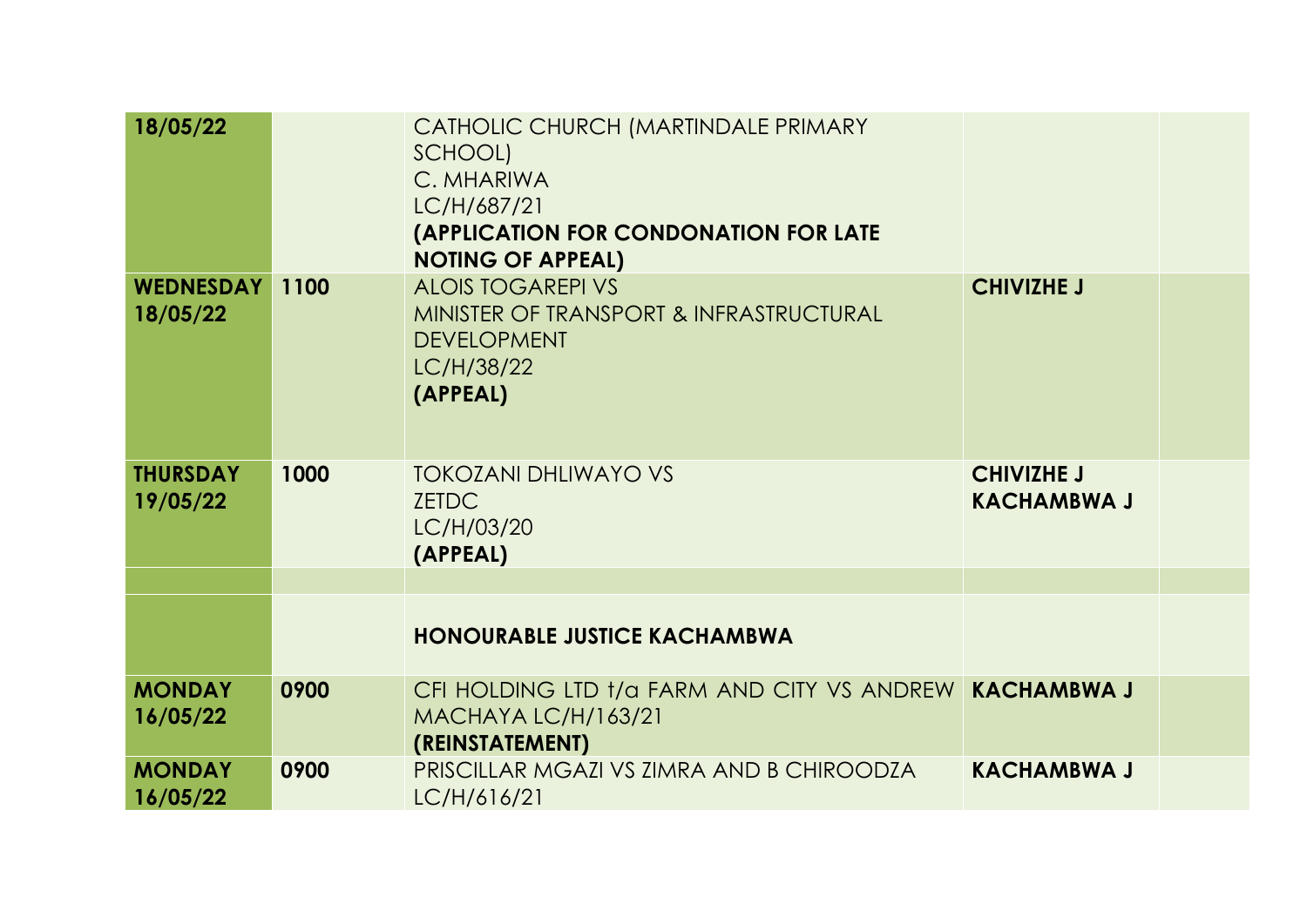|                              |      | (CONFIRMATION)                                                                                      |                                         |  |
|------------------------------|------|-----------------------------------------------------------------------------------------------------|-----------------------------------------|--|
| <b>MONDA</b><br>16/05/22     | 1030 | PABST HOLDINGS (PVT) LTD VS NORMAN MAPISHU KACHAMBWA J<br>AND 97 OTHERS LC/H/132/21<br>(APPEAL)     |                                         |  |
| <b>TUEDAY</b><br>17/05/22    |      | ZIMRA VS ELISHA TSHUMA AND OTHERS<br>LC/H/383/09                                                    | <b>KACHAMBWA J</b><br><b>MURASI J</b>   |  |
| <b>WEDNESDAY</b><br>18/05/22 | 0930 | BASIL MUTSINYA VS ZCDC LC/H/607/21<br>(RESCISSION)                                                  | <b>KACHAMBWA J</b>                      |  |
| <b>WEDNESDAY</b><br>18/05/22 | 1030 | PANGANAI MUZA VS CBZ LIMITED LC/H/370/20<br>(CONDONATION)                                           | <b>KACHAMBWA J</b>                      |  |
| <b>THURSDAY</b><br>19/05/22  |      | THOKOZANA VS ZETDC LC/H/30/20<br>(APPEAL)                                                           | <b>CHIVIZHE J</b><br><b>KACHAMBWA J</b> |  |
| <b>THURSDAY</b><br>19/05/22  | 1000 | <b>TOKOZANI DHLIWAYO VS</b><br><b>ZETDC</b><br>LC/H/03/20<br>(APPEAL)                               | <b>CHIVIZHE J</b><br><b>KACHAMBWA J</b> |  |
|                              |      |                                                                                                     |                                         |  |
|                              |      | <b>HONOURABLE JUSTICE KUDYA</b>                                                                     |                                         |  |
| <b>MONDAY</b><br>16/05/22    | 1000 | <b>AUBREY TINAYE DUBE VS</b><br>C. STEINWEG BRIDGE ZIMBABWE (PVT) LTD<br>LC/H/REV/05/21<br>(REVIEW) | <b>KUDYA J</b>                          |  |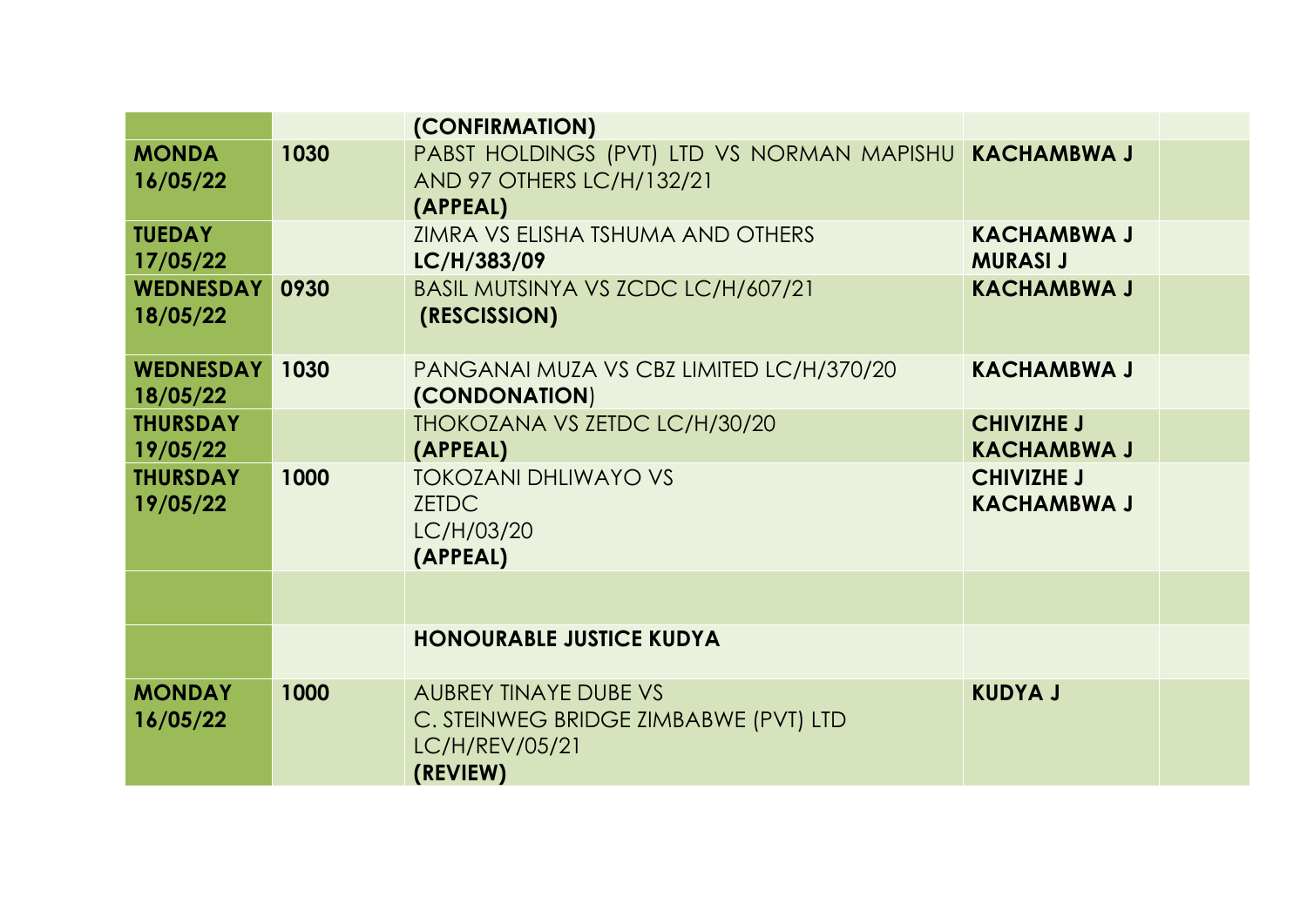| <b>MONDAY</b><br>16/05/22    | 1115 | <b>GERALD CHIDEME VS</b><br>PUBLIC SERVICE COMMISSION<br>LC/H/429/21<br>(APPLICATION FOR CONDONATION)     | <b>KUDYA J</b>  |  |
|------------------------------|------|-----------------------------------------------------------------------------------------------------------|-----------------|--|
| <b>WEDNESDAY</b><br>18/05/22 | 1000 | <b>MACDONALD SAMURIWO VS</b><br>RIO ZIMBABWE (PVT) LTD<br>LC/H/202/21<br>(APPEAL)                         | <b>KUDYA J</b>  |  |
| <b>WEDNESDAY</b><br>18/05/22 | 1115 | <b>JAIROS RICE VS</b><br>ZBC (PVT) LTD<br>LC/H/153/21<br>(APPEAL)                                         | <b>KUDYA J</b>  |  |
|                              |      | <b>HONOURABLE JUSTICE MURASI</b>                                                                          |                 |  |
|                              |      |                                                                                                           |                 |  |
| <b>MONDAY</b><br>16/05/22    | 1000 | <b>ANTHONY MUGARIRI VS</b><br><b>GUARDIAN SECURITY SERVICES &amp; ANOR</b><br>LC/H/67/22<br>(CONDONATION) | <b>MURASI J</b> |  |
| <b>TUESDAY</b><br>17/05/22   | 1000 | <b>ZIMBABWE REVENUE AUTHORITY VS</b><br>ELISHA TSHUMA & 4 ORS<br>LC/H/383/09<br>(APPEAL)                  | <b>MURASI J</b> |  |